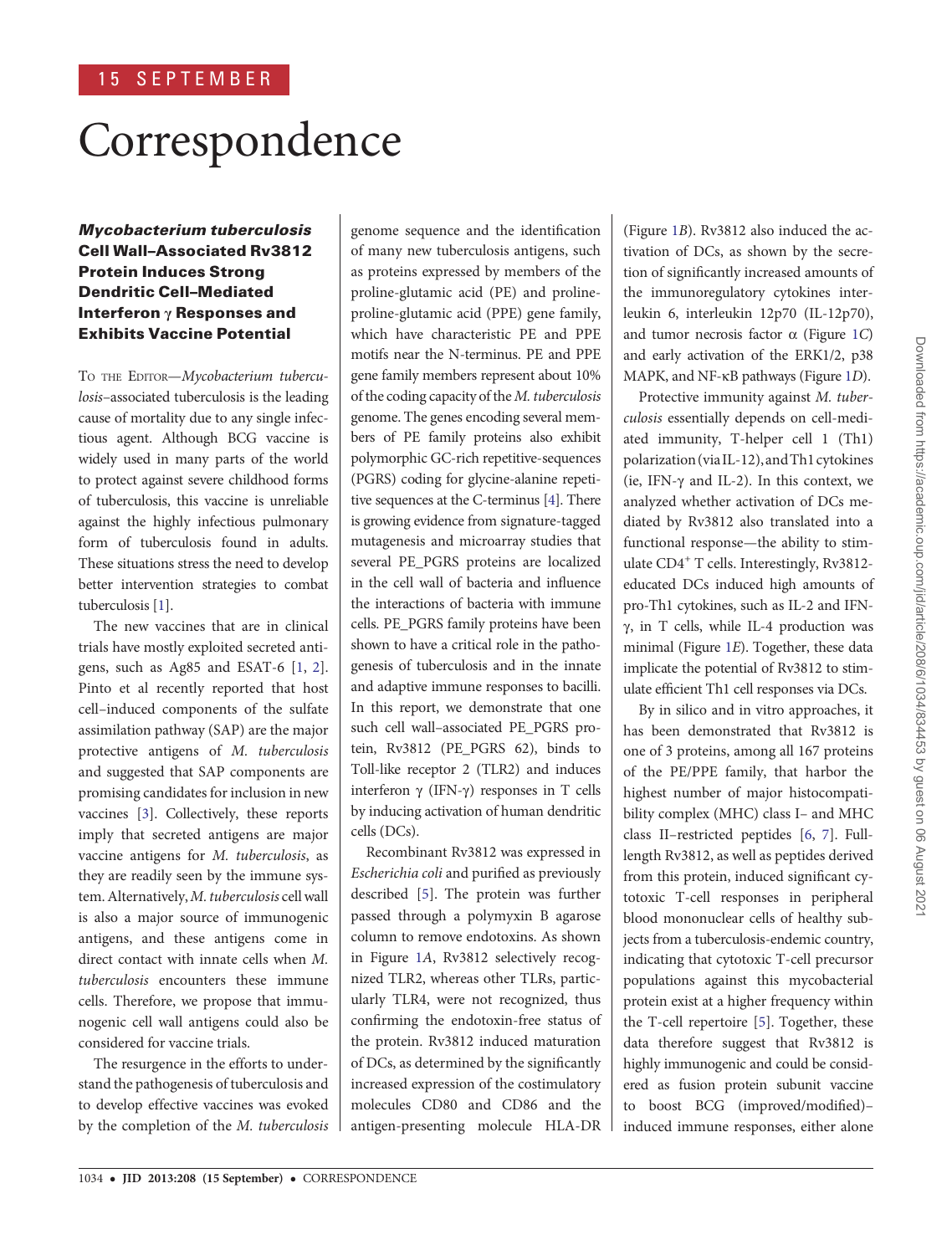

Figure 1. Rv3812 binds to Toll-like receptor 2 (TLR2) and induces interferon γ (IFN-γ) responses in CD4<sup>+</sup> T cells by inducing activation of human dendritic cells (DCs). DCs were obtained by culturing peripheral blood monocytes (isolated by using CD14 microbeads; Miltenyi Biotec, France) from healthy blood donors, after receipt of ethical committee permission, in the presence of granulocyte-macrophage colony-stimulating factor (GM-CSF; 1000 IU/10<sup>6</sup> cells) and interleukin 4 (IL-4; 500 IU/10<sup>6</sup> cells). A, Rv3812 recognizes TLR2. The cell lysates from DCs were incubated with Rv3812 immobilized on Ni-NTA beads, and bead-bound proteins were analyzed for TLR1, TLR2, TLR4, and TLR6 by immunoblotting. B and C, Rv3812 induces maturation of DCs and secretion of immunoregulatory cytokines. Six-day-old immature DCs (0.5 × 10<sup>6</sup> cells/mL) were cultured with GM-CSF and IL-4 alone (Ctr) or cytokines and 5 µg Rv3812 for 48 hours. Expression of surface markers (measured in terms of mean fluorescence intensities [MFIs]; B) and secretion of cytokines from DCs (C) are presented. Data are mean values ± standard error of the mean (SEM) for 4-5 independent donors. D, Maturation of DCs stimulated by Rv3812 involves activation of ERK1/2, p38 MAPK, and NF-κB pathways. Data are representative of 3 independent experiments. E, Rv3812 triggers strong T-helper 1 cell responses. Rv3812-treated DCs were cocultured with CD4<sup>+</sup> T cells at ratios of 1:20 for 96 hours, and T-cell cytokines were analyzed in the cell-free culture supernatants. Data are mean values  $\pm$  SEM for 4 independent donors.  $*P < .05$ ,  $*P < .01$ , and  $*P < .001$ , by a 2-way Student t test.

or in combination with other PE/PPE proteins with similar properties, such as PE\_PGRS17\_or\_PE\_PGRS11 [8, 9]. Of note, 2 cell wall antigens, Rv1196 and Rv0125, as fusion proteins are in phase 1 or 2a clinical trials [10].

## **Notes**

Financial support. This work was supported by the Institut National de la Santé et de la Recherche Médicale (INSERM), Centre National de la Recherche Scientifique (CNRS), Université Pierre et Marie Curie, Université Paris Descartes

(to S. V. K. and J. B.); the Indian Institute of Science (to M. S. S. and K. N. B.); the Department of Biotechnology, Department of Science and Technology, Council for Scientific and Industrial Research (to K. N. B.); the Indo-French Center for Promotion of Advanced Research (grant 4803-1 to J. B. and K. N. B.); and the